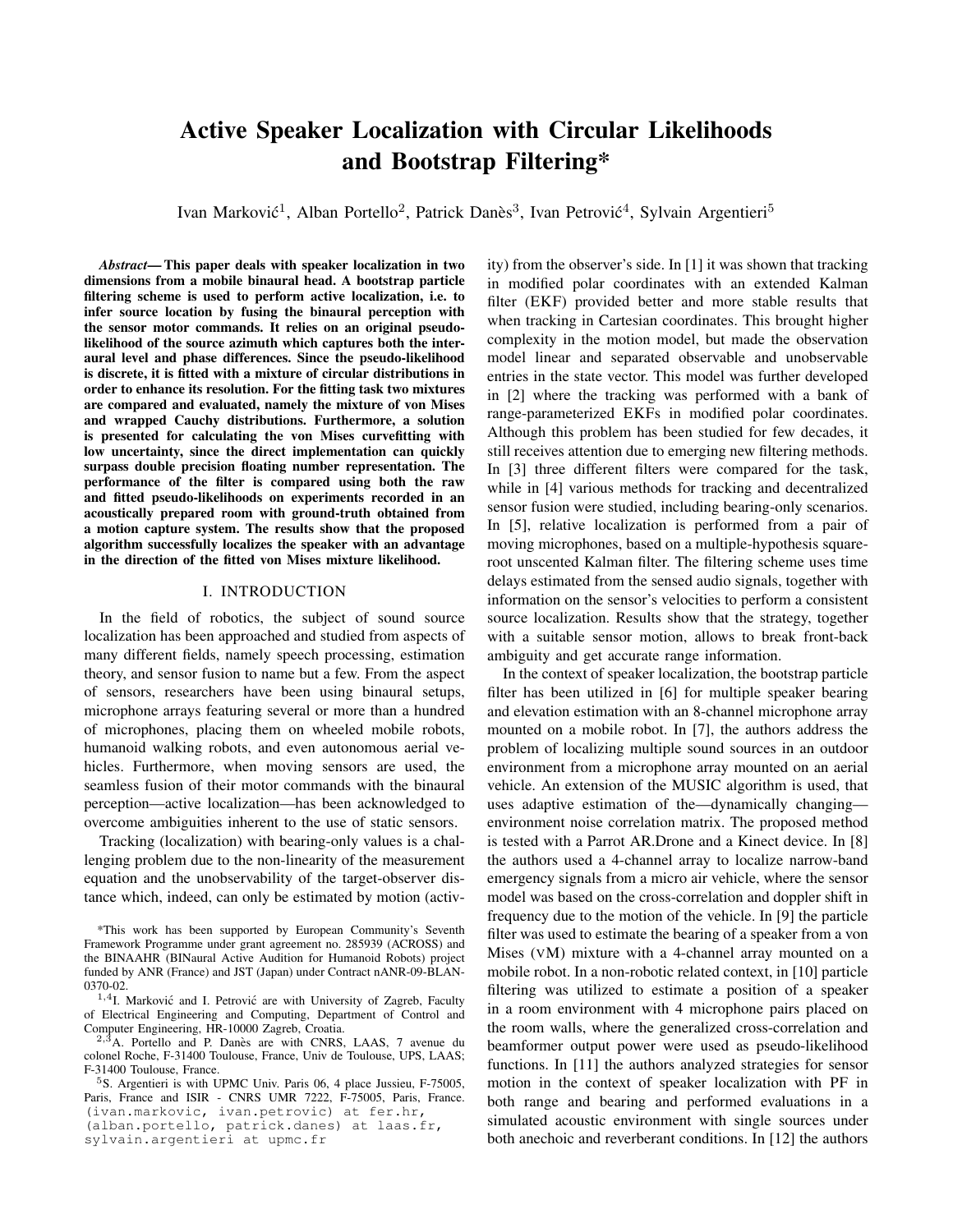used a combination of direction-of-arrival estimates with speaker's fundamental frequencies (pitch) and gammatone prefiltering to form a pseudo-likelihood function for a 24 channel circular array in order to estimate the bearings of multiple speakers.

In the present paper, active speaker localization is performed with two microphones mounted on a spherical head by bootstrap particle filtering [13]. The underlying state space equation describing the evolution of the source position in the head frame is defined in both cartesian and polar coordinates. We propose a pseudo-likelihood function of the source bearing (azimuth) as the measurement model, which captures both the interaural phase difference (IPD) and interaural level difference (ILD) between the binaural signals. Since the pseudo-likelihood has no analytic expression and is only given for a discrete set of candidate bearings, the fitting of circular distributions to the discrete pseudo-likelihood is discussed in order to enhance its resolution for the purpose of estimation. Incidentally, this can give further ground for possible analytical filtering schemes. Two distributions are presented and compared for the task: namely the VM distribution, for which we also present a method for evaluation with a large concentration parameter, and the wrapped Cauchy (WC) distribution. Furthermore, we compare two bootstrap particle filtering schemes on experimental data one using the raw discrete pseudo-likelihood, and the other based on the fitted circular distribution. As aforementioned, both fuse the known head velocities with binaural data in order to infer the speaker location.

The paper is organized as follows. First, the problem is stated in § II, while § III presents and compares the proposed fitting with the VM and WC distributions. In  $\S$ IV the proposed speaker localization with the bootstrap algorithm is presented, § IV-B presents the experimental evaluation, and in the end  $\S V$  concludes the paper.

### II. PROBLEM STATEMENT

#### *A. Kinematics and state space equation*

A pointwise sound emitter  $E$  and a binaural sensor lie on a common plane parallel to the ground. The two receivers equipping the sensor are denoted by  $R_1$  and  $R_2$ . A frame  $\mathcal{F}_R$ :  $(R, x_R, y_R, z_R)$  is rigidly linked to the sensor, with R the midpoint of the line segment  $[R_1R_2]$ ,  $y_R$  the vector  $\frac{RR_1}{|RR_1|}$  and  $x_R$  the downward vertical vector. The frame  $\mathcal{F}_E$ :  $(E, x_O, y_O, z_O)$  attached to the source is parallel to the world reference frame  $\mathcal{F}_O$  :  $(O, x_O, y_O, z_O)$ , with  $x_O = x_R$ (see Fig. 1). The source is assumed motionless *w.r.t.* the world frame, while the sensor is endowed with two translational and one rotational degrees-of-freedom (velocities  $v_{Ry}, v_{Rz}$  of  $\mathcal{F}_R$  w.r.t.  $\mathcal{F}_O$  expressed along axes  $y_R, z_R$ ; rotation velocity  $\omega$  of  $\mathcal{F}_R$  w.r.t.  $\mathcal{F}_O$  around  $x_O = x_R$ ). Assuming  $v_{Ry}, v_{Rz}, \omega$  are known, the aim is to localize the emitter ( $\mathcal{F}_E$ ) w.r.t. the binaural sensor ( $\mathcal{F}_R$ ) on the basis of the sensed data at  $R_1, R_2$ . The audio sensor location w.r.t.  $\mathcal{F}_O$  is not required and in this paper the localization of the mobile base is not performed. The relative attitude of



O Fig. 1: The considered localization problem.

 $\mathcal{F}_R$  w.r.t.  $\mathcal{F}_E$  can be described, when  $v_{Ry}, v_{Rz}, \omega$  are zeroorder held at the sampling period  $T_s$ , by the discrete-time deterministic state space equation

$$
\boldsymbol{x}_{t+1} = F \boldsymbol{x}_t + G_1 \boldsymbol{u}_{1t}, \text{ with}
$$
\n
$$
F = \begin{bmatrix} \cos(\omega_t T_s) & \sin(\omega_t T_s) & 0\\ -\sin(\omega_t T_s) & \cos(\omega_t T_s) & 0\\ 0 & 0 & 1 \end{bmatrix}, \ G_1 = -\begin{bmatrix} \frac{\sin(\omega_t T_s)}{\omega_t} & \frac{1 - \cos(\omega_t T_s)}{\omega_t} & 0\\ \frac{\cos(\omega_t T_s) - 1}{\omega_t} & \frac{\sin(\omega_t T_s)}{\omega_t} & 0\\ 0 & 0 & T_s \end{bmatrix},
$$

Therein, the state vector  $\mathbf{x} \triangleq [e_y, e_z, \lambda]^\text{T}$  gathers the entries  $e_y$  and  $e_z$  (the  $y_R$  and  $z_R$  component of E in  $\mathcal{F}_R$ ) and the orientation angle  $\lambda$ . The sensor velocities constituting  $u_1 \triangleq [v_{Ry}, v_{Rz}, \omega]^T$  are supposed known. When parameterizing the problem in terms of polar coordinates rather than cartesian, i.e. when using the variables  $\theta \triangleq \text{atan2}(e_u, e_z)$ ,  $r \triangleq \sqrt{e_y^2 + e_z^2}$ , the state space equation comes as

$$
r_{t+1} = \sqrt{r_t^2 + \mathbf{u}_t^{\mathrm{T}} G^{\mathrm{T}} G \mathbf{u}_t + 2r_t [\sin \theta_t, \cos \theta_t] G^{\mathrm{T}} \mathbf{u}_t}
$$
(1)  
\n
$$
\theta_{t+1} = \operatorname{atan2}(r_t \sin(\theta_t + \omega_t T_s) + \mathbf{g}_1 \mathbf{u}_t, r_t \cos(\theta_t + \omega_t T_s) + \mathbf{g}_2 \mathbf{u}_t)
$$
  
\n
$$
\lambda_{t+1} = \lambda_t - \omega_t T_s,
$$
(2)

with  $\mathbf{u} \triangleq [v_{R_y}, v_{R_z}]^{\mathrm{T}}$ , G the square matrix made up with the first two rows and columns of  $G_1$ ,  $g_1$  (resp.  $g_2$ ) the first (resp. second) row of  $G$ . To model uncertainty in the relative motion, a random white Gaussian noise of known statistics is added to (1).

#### *B. Acoustic model, measurement vector, pseudo-likelihood*

Consider first a static world where the sensor is motionless. We assume that the source lies in the farfield (*i.e.* the source range  $r = |\overline{RE}|$  is sufficiently high compared to the microphones interspace 2a so that the source wavefronts can be considered as planar in the vicinity of the microphone pair). We model the signals  $y_1, y_2$  monitored at  $R_1, R_2$  in the presence of additive noise as follows

$$
\begin{cases}\n y_1(\tau) = s(\tau) + n_1(\tau) \\
y_2(\tau) = (s * h_\theta)(\tau) + n_2(\tau),\n\end{cases} \tag{3}
$$

where the signal s (*i.e.* the contribution of the emitter at  $R_1$ ) and the noises  $n_1, n_2$  are real, band-limited, individually and jointly stationary random processes, and ∗ denotes convolution. The deterministic impulse response  $h_{\theta}$  between  $R_1, R_2$ , is parameterized by  $\theta$ , and captures free-field propagation of the emitted signal as well as head scattering.  $H_{\theta}$ , the Fourier transform of  $h_{\theta}$ , is supposed known for every  $\theta$ within a discrete set of values (say, it has been learned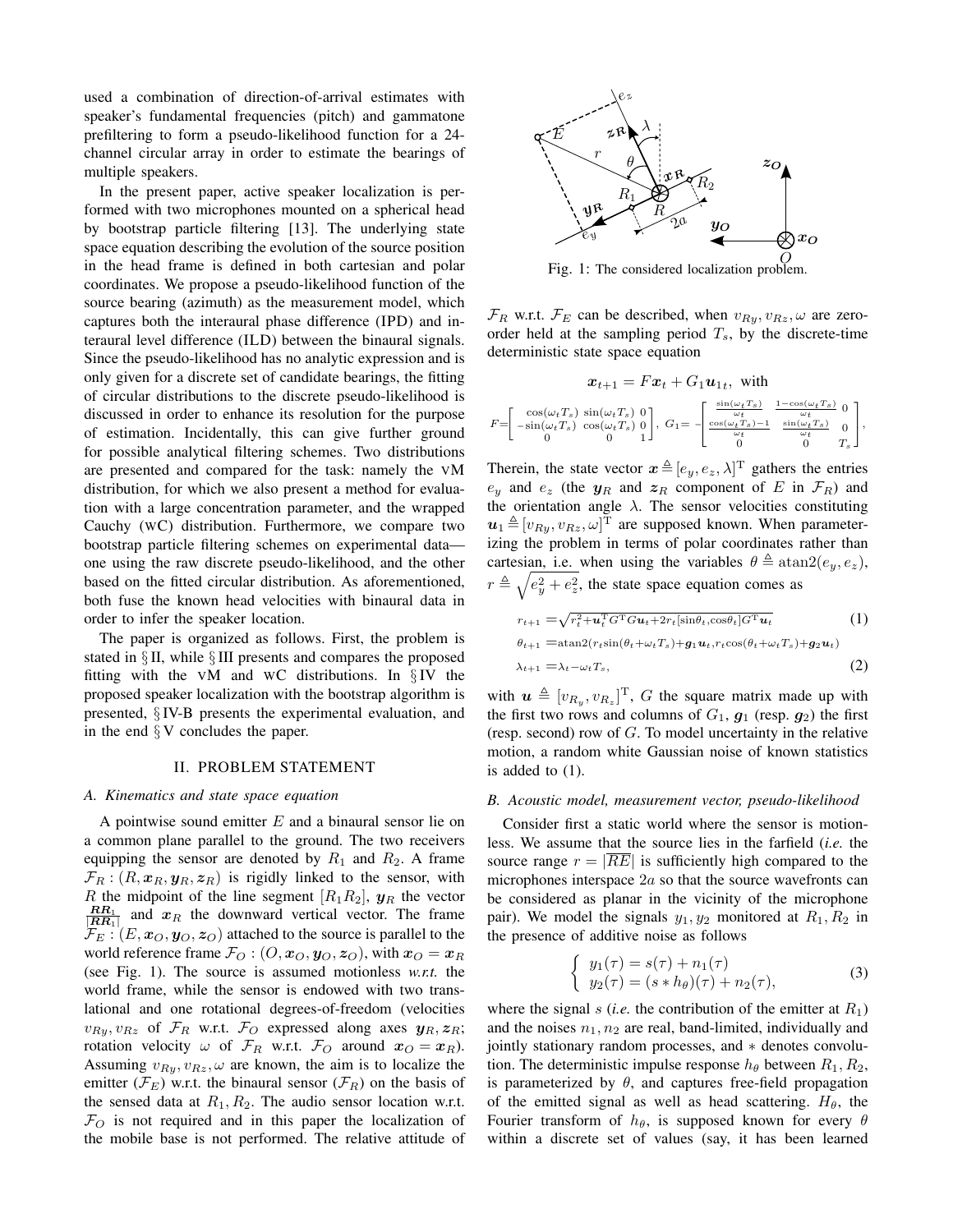from calibration, or is known theoretically). The process  $y(\tau) \triangleq [y_1(\tau), y_2(\tau)]^{\text{T}}$  is observed over N adjacent nonoverlapping rectangular  $T/N$ -width time windows. Denote  $y_n$  the observation of y over the  $n^{\text{th}}$  window. A data vector Z is made up by stacking the values of

$$
\boldsymbol{Y}_n[k] = \sqrt{\frac{N}{T}} \int_{\mathbb{R}} \boldsymbol{y}_n(\tau) e^{-2i\pi k \frac{N}{T}\tau} d\tau, \ n = 1, ..., N \quad (4)
$$

at  $k = k_1, ..., k_B$ , the B frequency indexes within the bandwidth of  $s$ .  $Z$  is hence defined as  $Z$  $[\boldsymbol{Y}[k_1]^{\mathrm{T}},..., \boldsymbol{Y}[k_B]^{\mathrm{T}}]^{\mathrm{T}}$ , with  $\boldsymbol{Y}[k] \triangleq [\boldsymbol{Y}_1[k]^{\mathrm{T}},..., \boldsymbol{Y}_N[k]^{\mathrm{T}}]^{\mathrm{T}}$ . Assume now that  $s, n_1, n_2$  are zero-mean jointly Gaussian and that  $n_1, n_2$  are identically distributed, uncorrelated with each other and with s. Then, under general mild conditions on the power spectra of  $s, n_1, n_2$  and on  $H_\theta$ , the maximum likelihood estimate of  $\theta$  can be obtained, given a sample z of  $Z$ , by maximizing the following criterion [14], hereafter referred to as the "pseudo log-likelihood function"

$$
J(z|\theta) = c_2 - N \sum_{k=k_1}^{k_B} \Big( \ln |P_{\theta}[k]\hat{C}[k]P_{\theta}[k] + \hat{\sigma}_{\theta}^2[k]P_{\theta}^{\perp}[k] \Big), \tag{5}
$$

with 
$$
c_2 \triangleq -2NB(\ln(\pi)+1)
$$
,  $\hat{C}[k] \triangleq \frac{1}{N} \sum_n \mathbf{y}_n[k] \mathbf{y}_n[k]^{\dagger}$ ,  
\n $P_{\theta}[k] \triangleq \mathbf{V}_{\theta}[k](\mathbf{V}_{\theta}[k]^{\dagger} \mathbf{V}_{\theta}[k])^{-1} \mathbf{V}_{\theta}[k]^{\dagger}$ ,  $P_{\theta}^{\perp}[k] \triangleq \mathbb{I}_2 - P_{\theta}[k]$ ,  
\n $\mathbf{V}_{\theta}[k] \triangleq [1, H_{\theta}[k]]^{\mathrm{T}}$ ,  $\hat{\sigma}_{\theta}^2[k] \triangleq \text{tr}(P_{\theta}^{\perp}[k]\hat{C}[k])$ .

Therein,  $^{\dagger}$ ,  $^{\perp}$ ,  $|.|$ ,  $\text{tr}(.)$  respectively stand for Hermitian transpose, orthogonal complement, determinant and trace;  $y_n[k]$ denotes a sample of  $Y_n[k]$ , and the sample covariance matrix  $C$  is assumed full rank.

Consider now a real world where the sensor moves and where the source signal and environment noise are possibly nonstationary. All the fundamental hypotheses leading to (3)– (4)–(5) are consequently violated. Nevertheless, the problem can still be handled if, at each process time index  $t$ , the data vector  $z_t$  is made up from audio data collected over a time window matched to  $t$ , sufficiently short so that, along this window, the sensor motion is negligible and the recorded signals can be regarded as finite-time samples of stationary processes. Hence, at each time index  $t$ , the pseudo likelihood of  $\theta_t$  w.r.t.  $z_t$ , denoted  $p(z_t|\theta_t)$ , can be output and will henceforth be used in a Bayesian filtering scheme in §IV. Importantly,  $p(z_t|\theta_t)$  has in the general case no analytic expression. Its numerical values are just given for a discrete set of tested azimuths. This precludes the use of Bayesian filtering schemes requiring an analytic form of the pseudo likelihood, *e.g.* Gaussian mixture filters, unless an analytic function is fitted to the discrete values. Alternatively, with particle filters, the pseudo likelihood in its discrete form can be utilized as a sensor model. However, low azimuth resolution can affect the particle filter performance and consistency, and it may be useful to fit some distribution to the discrete pseudo likelihood. §III is thus dedicated to the fitting of Von Mises and wrapped Cauchy mixtures models to the discrete pseudo likelihood.

#### III. FITTING THE CIRCULAR DISTRIBUTIONS

# *A. Circular distributions*

In this section we present two solutions to fitting the pseudo likelihood function, namely fitting with the VM distribution and with the WC distribution. The motivation behind using circular distributions lies in the fact that they intrinsically take noneucledian properties of the angular data into account. For an example, this property proves useful in the optimization since a circular distribution close to  $\pi$ continues contributing to points larger than  $-\pi$ . Furthermore, in the present paper we do not require the component weights to sum up to one, since the pseudo likelihood function itself is not a valid probability distribution.

A probability distribution on the unit circle with density function given by [15]

$$
p(\theta; \mu, \kappa) = \frac{1}{2\pi I_0(\kappa)} \exp \{ \kappa \cos(\theta - \mu) \}, \quad (6)
$$

is called the von Mises distribution, where  $0 \le x \le 2\pi$ ,  $\mu$  is the mean direction,  $\kappa \geq 0$  is the concentration parameter, and  $I_0(\kappa)$  is the modified Bessel function of the first kind and of order zero. The distribution is unimodal and symmetric around  $\mu$  and is often referred to as the circular analogue of the Gaussian distribution. When  $\kappa \to 0$  the VM becomes the uniform distribution, while if  $\kappa \to \infty$  it becomes concentrated at  $\theta = \mu$ .

We used the VM distribution in the context of robot audition in [9] where the sensor model was represented as a mixture of VM distribution in particle filtering, while in [16] we extended this approach to model the entire Bayesian tracking procedure in the analytical domain of the distribution. However, both of the aforementioned works were only concerned with tracking the bearing value of the speaker and not its position in two dimensions which is one of the goals of the present paper.

The second distribution that we analyze for the task is a distribution wrapped on a circle. Given a distribution on the line we can wrap it around the circumference of a circle with unit radius. If a random variable  $\theta$  is defined on a line, then the corresponding random variable of the wrapped distribution is  $\theta_w = \theta \pmod{2\pi}$ . Furthermore, if  $\theta$  has a probability density function (pdf)  $p$ , then the corresponding wrapped pdf  $p_w$  is defined as  $p_w(\theta) = \sum_{k=-\infty}^{k=\infty} p(\theta + 2k\pi)$ [15], from which we can note practical issues when dealing with the infinite number of terms in the summation. However, it can be shown that the Cauchy distribution on the line has an interesting property that its wrapped counterpart, due to certain geometric series expansion property, reduces to [15]

$$
p(\theta; \mu, \rho) = \frac{1}{2\pi} \frac{1 - \rho^2}{1 + \rho^2 - 2\rho \cos(\theta - \mu)},
$$
(7)

where  $\mu$  is the mean direction and  $\rho$  is called the mean resultant length. When  $\rho \rightarrow 0$  the WC tends to uniform distribution, while if  $\rho \rightarrow \infty$  the distributions becomes concentrated at point  $\mu$ .

Naturally, the pseudo likelihood function will suffer from front-back ambiguity since in the present paper we utilize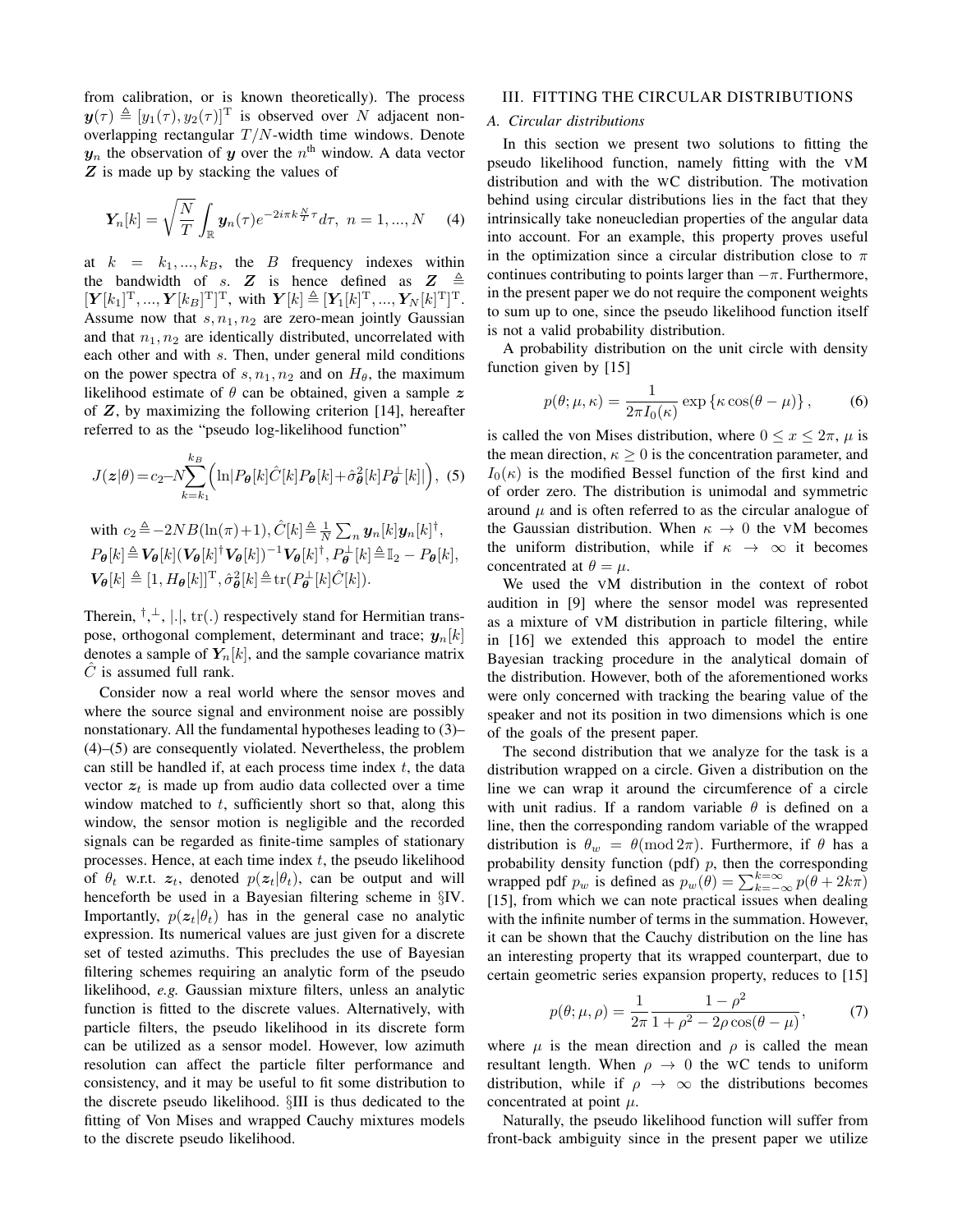a binaural setup. Hence, our sensor model will contain at least two distinct modes on the interval 0 to  $2\pi$  and for this reason we chose to model the likelihood as a mixture of distributions. If we denote with  $X$  a set of distributions parameters, then an  $N$  component mixture can be defined as  $p(\theta; \mathcal{X}) = \sum_{i=1}^{N} \omega_i p(\theta; \mathcal{X}_i)$ , where the set X consists of  $\cup_i \{\mu_i, \kappa_i\}$  for the VM distribution and  $\cup_i \{\mu_i, \rho_i\}$  for the WC distribution.

#### *B. Calculation of von Mises distributions with large* κ

The direct form of the VM distribution suffers from numerical issues when working with large concentration parameter  $\kappa$ , i.e. with sharp distributions which may be necessary to fit the pseudo likelihood in the vicinity of its local modes. The main problem is that for large  $\kappa$  both the exponent and the modified Bessel function of the first kind quickly reach the maximum value that can be stored in double precision floating point representation.

To solve this problem, we move the normalizer of the VM distribution in the exponent as follows

$$
p(\theta; \mu, \kappa) = \exp \{ \kappa \cos(\theta - \mu) - \log(2\pi I_0(\kappa)) \}, \quad (8)
$$

and approximate  $\log(I_0(\kappa))$  as [17]

$$
\log(I_0(x)) = m(x) + \log \sum_{k=0}^{\infty} \exp \{t_k(x) - m(x)\}, \quad (9)
$$

where  $t_k(x) = 2k \log \frac{x}{2} - 2 \sum_{r=0}^k \log r$  and  $m(x) =$  $\max\{t_k(x)\}\.$  The number of the terms in (9) required to have an accurate approximation depends on the  $\kappa$ . For the present application we have found that the maximal practical value of the concentration parameter for fitting the pseudo likelihood is  $\kappa = 2000$ , for which an accurate approximation was empirically determined to be for  $k \le 1100$ . But for smaller parameters, e.g.  $\kappa = 1000$ , the number of terms  $k \leq 600$  was sufficient. We did not notice any increase in the computational time when compared to Matlab's implementation based on [18].

#### *C. Evaluation of the fitting performance*

The fitting of a mixture of distributions to the pseudo likelihood function  $\hat{p}(\theta)$  comes down to solving the following optimization problem

$$
\min_{\omega,\mathcal{X}} \quad \sum_{i=1}^N \left( \omega_i p(\theta; \mathcal{X}_i) - \hat{p}(\theta) \right)^2
$$

with the constraints  $0 \leq \omega_i \leq 1$  and  $0 \leq \mathcal{X}_i \leq \mathcal{B}$  for  $i = 1, \ldots, N$ , and where the upper bound B depends on the parameter and the distribution. For both distributions the upper bound of the mean directions  $\mu$  is  $\mathcal{B} = 2\pi$ , while for the VM distribution the upper bound was  $B = 2000$  for the concentration parameter, and for the WC distribution  $\beta = 1$ for the mean resultant length.

Concerning the number of the mixture components all the results were obtained with  $N = 4$ . Initial conditions for the mean directions were determined by searching recursively for N most dominant peaks in the vein of [6] where the



Fig. 2: Fitting the pseudo likelihood for a single frame with VM and WC mixture

authors searched for the number of active speakers. Once the dominant peak is found, an area around it is removed and the search continues until the predetermined number of modes is found. Since in the pseudo likelihood function we expect two peaks to be dominant we set the initial conditions for the first two dominant peaks to be  $\kappa = 1500$  or  $\rho = 0.9$ , while for the rest we set  $\kappa = 10$  or  $\rho = 0.1$ . The weights are initially set to  $\omega_i = 0.5, \forall i$ .

In Fig. 2 we can see the result of fitting for a single relatively difficult frame when the speaker was close to the end-fire position of the array and the two dominant modes started overlapping. Empirically we noticed that this is the more difficult case for the WC distribution and that often the two distinct nodes tend to be fitted with a single component in between them. Overall, the whole dataset consisted of four experiments with a talking speaker as the source. The average root-mean-square-error (RMSE) of fitting for the speaker scenario was  $1.6 \cdot 10^{-3}$  for the VM mixture and  $3.7 \cdot 10^{-3}$  for the WC mixture, respectively. Given that, for the rest of the paper we have chosen to work with the VM mixture since it provided better fitting in terms of the average RMSE.

#### IV. SPEAKER LOCALIZATION IN 2D

## *A. Particle filtering*

Particle filtering is a versatile method to recursive Bayesian state estimation. It can handle nonlinear prior dynamics and measurements models, as well as nonGaussian noises. The posterior pdf of the state at any time  $t$  conditioned on the sequence of observed measurements up to  $t$ is estimated by means of a point-mass probability distribution with stochastic support, or "weighted particle set". Let  $\{x^p, w^p\}_{p=1}^P$  depict the random measure that characterizes the posterior state pdf  $p(x_t|z_{1:t})$ , where each particle in the set  $\{x^p\}_{p=1}^P$  is associated to the respective weight in  $\{w^p\}_{p=1}^P$ . The weights satisfy  $\sum_p w^p = 1$ , so that  $p(\mathbf{x}_t|\mathbf{z}_{1:t})$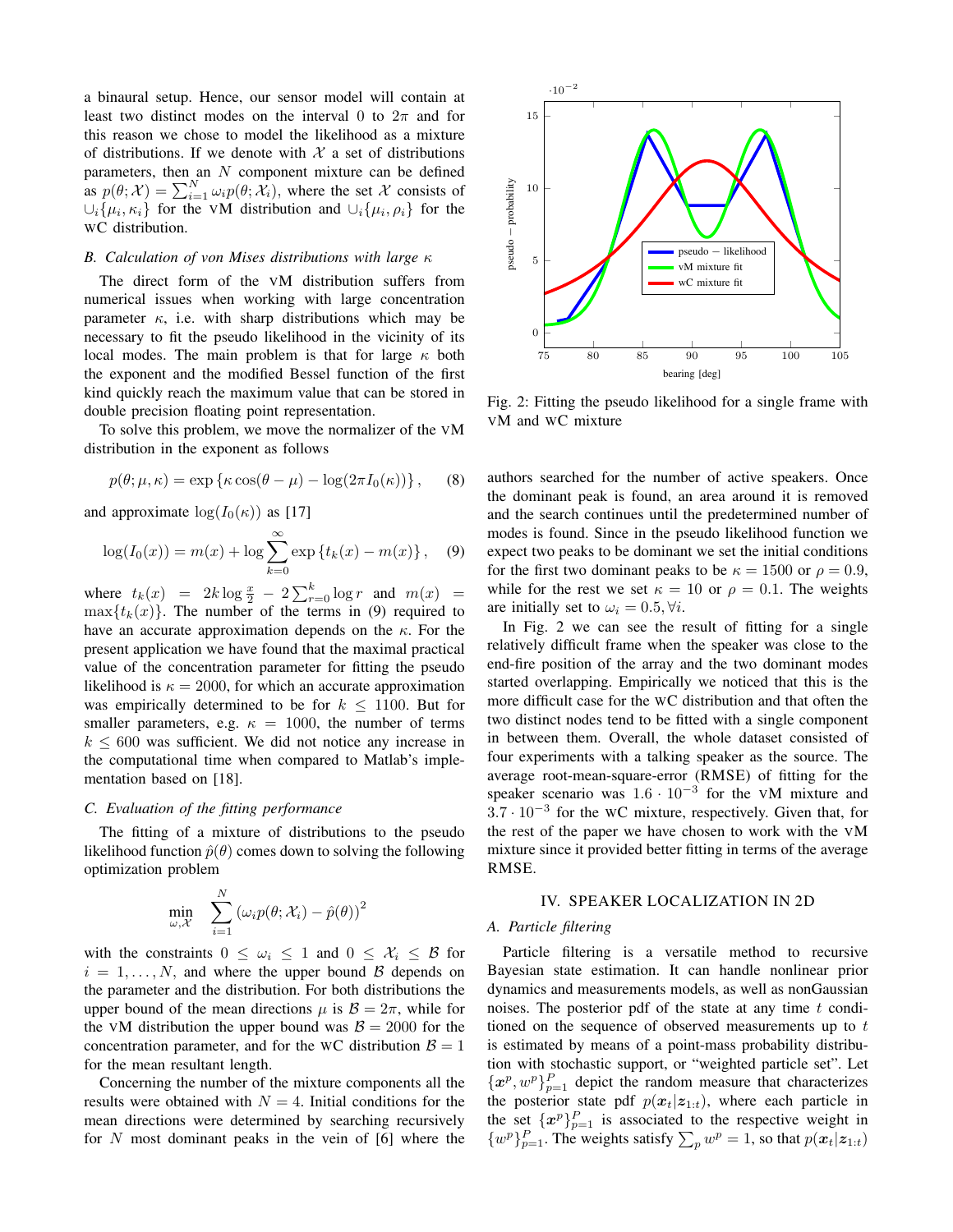can be approximated as [13], [19]

$$
p(\boldsymbol{x}_t|\boldsymbol{z}_{1:t}) \approx \sum_{p=1}^P w_t^p \delta(\boldsymbol{x}_t - \boldsymbol{x}_t^p),
$$
 (10)

with  $\delta(.)$  the Dirac delta measure. In other words, sampling from  $p(x_t|z_{1:t})$  returns to sampling a particle with a probability equal to its associated weight.

The particles are drawn according to a so-called importance function, then weighted so that the consequent random measure constitutes a sound approximation to the posterior pdf. As, for any recursive particle filter, the significant weights tend to concentrate on a limited set of particles after few iterations, a resampling step is inserted, which consists in turning  $\{x_i^p, w_i^p\}_{p=1}^P$  into the equivalent evenly weighted set  ${x_t^{*p}, \frac{1}{p}}_{p=1}^P$  by independently sampling (with replacement)  $\hat{\boldsymbol{x}}_t^{*p}$  according to  $P(\hat{\boldsymbol{x}}_t^{*p} = \hat{\boldsymbol{x}}_t^p) = \hat{\boldsymbol{w}}_t^p$ .

In the sequential importance resampling (SIR) scheme [13], or bootstrap filter, the importance function matches the prior dynamics  $p(x_t|x_{t-1})$ , calculated via (1), i.e. each particle  $x_t^p$  at time t is drawn from its predecessor  $x_{t-1}^p$  at time  $t - 1$  according to the proposal density  $x_t^p \sim p(x_t | x_{t-1}^p)$ . Then, its weight is updated by evaluating its likelihood  $p(\mathbf{z}_t|\mathbf{x}_t^p)$  prior to setting

$$
w_t^p \propto w_{t-1}^p p(\boldsymbol{z}_t | \boldsymbol{x}_t^p), \tag{11}
$$

where  $p(z_t|x_t)$  represents the sensor model, i.e. the fitted VM mixture:

$$
p(\boldsymbol{z}_t|\boldsymbol{x}_t) = \sum_{i=1}^N \omega_i \frac{1}{2\pi I_0(\kappa_i)} \exp\left[\kappa_i \cos(\boldsymbol{x}_t - \boldsymbol{z}_{t,i})\right]. \quad (12)
$$

Then, all the particle weights are normalized so that they sum up to unity.

Once the random measure approximating the posterior pdf of the state is computed, the posterior mean and posterior covariance can be estimated via

$$
\hat{\boldsymbol{x}}_t = E[\boldsymbol{x}_t | \boldsymbol{z}_{1:t}] \approx \sum_{p=1}^P w_t^p \boldsymbol{x}_t^p,
$$
\n
$$
\hat{\mathbf{P}}_t = E[(\boldsymbol{x}_t - E[\boldsymbol{x}_t | \boldsymbol{z}_{1:t}]) (\boldsymbol{x}_t - E[\boldsymbol{x}_t | \boldsymbol{z}_{1:t}])^{\mathrm{T}} | \boldsymbol{z}_{1:t}] \quad (13)
$$
\n
$$
\approx \sum_{p=1}^P w_t^p (\boldsymbol{x}_t^p - \hat{\boldsymbol{x}}_t) (\boldsymbol{x}_t^p - \hat{\boldsymbol{x}}_t)^{\mathrm{T}}.
$$

To avoid a loss of diversity in the particle cloud, the resampling step is applied only when the number of effective weights  $P_{\text{eff}} = 1/\sum_{p} (w^p)^2$  is less than a given threshold, e.g. 33 % of the total number of particles P.

Consequently, particle filtering can be implemented even if a closed-form measurement model is not available, in that the particle likelihoods just need to be evaluated. In our case, the sensor model comes as the pseudo likelihood digitized with a resolution of  $4^\circ$ . However, we assert that the fitting utilized in the present paper constitutes a form of interpolation which yields better resolution. So, we henceforth compare the performance of the bootstrap particle filter which directly utilizes the discrete pseudo likelihood against the particle

filter utilizing the fitted VM mixture. Importantly, fitting with a VM mixture would be a prerequisite if the tracking was performed in the vein of [16].

# *B. Experimental results*

Experiments were conducted in an acoustically prepared room, equipped with 3D pyramidal pattern studio foams placed on the roof and on the walls. Two surface microphones were mounted at the antipodes of a 8.9 cm radius plastic rigid sphere, itself place on a tripod. The two microphones outputs were synchronously acquired at 44.1 kHz. The sphere tripod was moved manually with a wheeled cart while the source, a loudspeaker placed at the same height as the microphones, was emitting voice recordings from a French radio programme. The true source and sensor positions were acquired at 200 Hz with a motion capture system, providing a less than 1 mm position error. For that purpose, small infrared active markers were placed on the sphere and the loudspeaker, and their signals were beamed to three infrared camera units placed at the corners of the room.

For the considered case of a rigid sphere,  $H_{\theta}$  is shown to have the following analytic expression [20]

$$
H_{\theta}(f) = \frac{\psi_{\frac{\pi}{2} + \theta}(f)}{\psi_{-\frac{\pi}{2} - \theta}(f)}, \text{ with}
$$
 (14)

$$
\psi_{\alpha}(f) \triangleq \frac{1}{\left(\frac{2\pi fa}{c}\right)^2} \sum_{m=1}^{\infty} \frac{(-i)^{m-1}(2m+1)P_m(\cos \alpha)}{h'_m\left(\frac{2\pi fa}{c}\right)}.
$$

Therein,  $\psi_{\beta}$  is the normalized head related transfer function (HRTF) to the microphone at angle  $\beta$ —with respect to boresight—on the sphere, where  $\alpha$  stands for the angle between the source bearing and the direction to the considered microphone,  $P_m$  is the Legendre polynomial of degree  $m$ ,  $h_m$  is the mth-order spherical Hankel function and  $h'_m$  is its first derivative. This expression was thus used in the pseudo likelihood computation. In practice, the infinite sum in (14) is approximated by a finite sum, the minimum order required to make the approximation reasonable depending on the maximum frequency considered. To avoid cumbersome computation during localization,  $H_\theta$  was precomputed and stored offline for a discrete set of bearings.

In order to assess the performance of the PFs, we ran 50 Monte-Carlo runs on the sensed binaural data using either the discrete pseudo likelihood or the VM fitted pseudo likelihood. The runs were performed on four scenarios with different trajectories of the sensor, out of which one scenario included an intermittent sound source. In Fig. 3 we can see the results of range estimation for the four cases, while Fig. 4 shows the estimation of the bearing. By analyzing the results we can see that on average the PF with the VM fitted likelihood gave smaller error in terms of the range estimation although the performance in the bearing was similar for both PFs. The explanation lies in the fact that estimating the range from bearing-only measurements benefited from having an analytical likelihood compared to the 4° resolution of the discrete pseudo likelihood.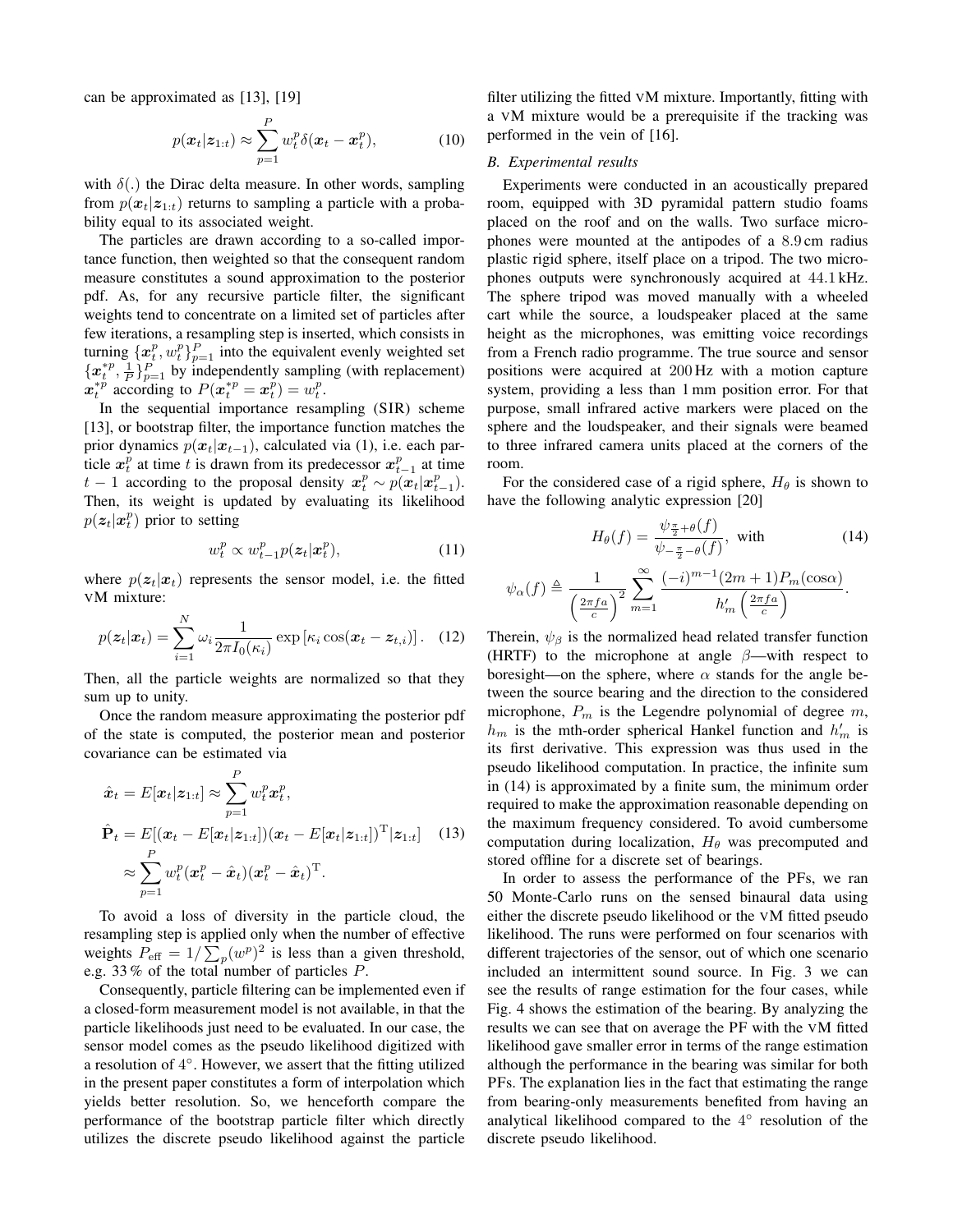

Fig. 3: Mean value of range estimates (solid) and pertaining three standard deviations (dashed) of 50 Monte-Carlo runs of the PF with pseudo likelihood (blue), VM fitted pseudo likelihood (red) and true range (black)

Then, for each entry of the posterior mean output by the filter, a minimum-width confidence interval for a moment matched Gaussian distribution of the estimation error was drawn (from the posterior particle set) which should approximately enclose the genuine hidden state vector with 99% probability. By analyzing the obtained plots concerning the range estimation error, we can see that the present implementation of the PF was not consistent over all the runs, since the true range is outside of the filters  $\pm 3\sigma$  interval calculated from the estimated covariance matrix and that bias is present, which would indicate that the particle filter diverged at several instances of MC runs. This problem could be alleviated by utilizing a higher number of particles and/or more elaborate initialization and maneuvering strategies (cf. [21] for a deeper study of the problem).

# V. CONCLUSION

In the present paper we have studied and proposed a solution for the problem of active speaker localization with a head mounted binaural microphone sensor. The solution was based on calculating a discrete pseudo likelihood function in speaker bearing based on the geometrical properties of the spherical head. The resulting likelihood was fitted with a mixture of circular distributions, namely the VM and wrapped Cauchy distributions, whose comparison showed better results in the case of the VM distribution. A bootstrap algorithm was utilized with the direct and VM fitted pseudo likelihood in order to estimate the location of the speaker. We performed an experimental evaluation on four different data sets with accurate ground-truth, due to an active motion capture system, whose analysis showed that on average from 50 Monte Carlo runs both algorithms localized the speaker successfully, while the estimate with the VM fitted likelihood showed better accuracy in range and equal or better accuracy in bearing. However, a careful analysis revealed that at times the algorithms were inconsistent deviation-wise and that robust variants of the PF could be utilized, but which were eschewed in the present paper in order to guarantee the true posterior statistics. For future work, we will analyze different filtering schemes based on Gaussian filter mixtures and different members of the family of exponential distributions.

#### **REFERENCES**

[1] V. Aidala and S. Hammel, "Utilization of modified polar coordinates for bearings-only tracking," *IEEE Trans. on Automatic Control*, vol. 28, no. 3, pp. 283–194, 1983.